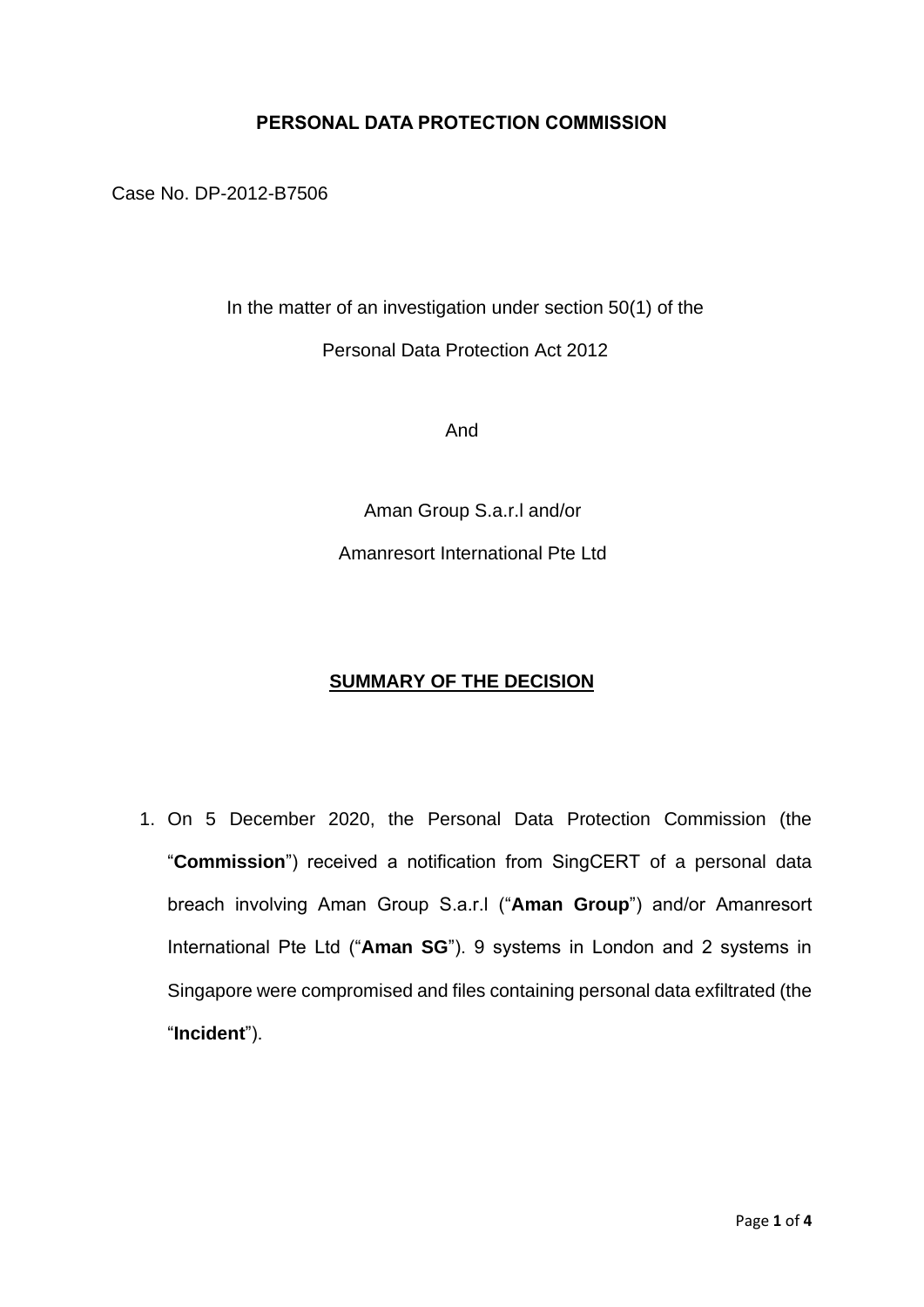- 2. As a result of the Incident, personal data of approximately 2,500 individuals which included their name, date of birth, address, email address, phone number and profession were affected.
- 3. The Aman Group engaged an external cybersecurity company, Ankura Consulting, to investigate the Incident. Its investigations found that the threat actor(s) had gained unauthorised access into 11 systems, which included 9 servers based in London and 2 servers based in Singapore.
- 4. While the investigations did not uncover any evidence of what the initial method and point of entry were, the most likely scenario is that the threat actor had initially entered via the London based systems. This is because the suspicious activities were first detected in the London systems. Thereafter, the threat actor subsequently gained access to the 2 Singapore based servers by creating administrator account credentials. There was no evidence that the firewalls in the Singapore based servers were breached.
- 5. Investigations could not conclusively exclude the possibility that data may have been exfiltrated from one of the Singapore based servers. However, analysis conducted by the Aman Group on four extracts obtained from the threat actor(s) failed to establish any conclusive links between the extracts and the current database in the affected Singapore based server.
- 6. Investigations further revealed that any exfiltrated data would have been encrypted and was in a proprietary format. Aman Group's assessment was that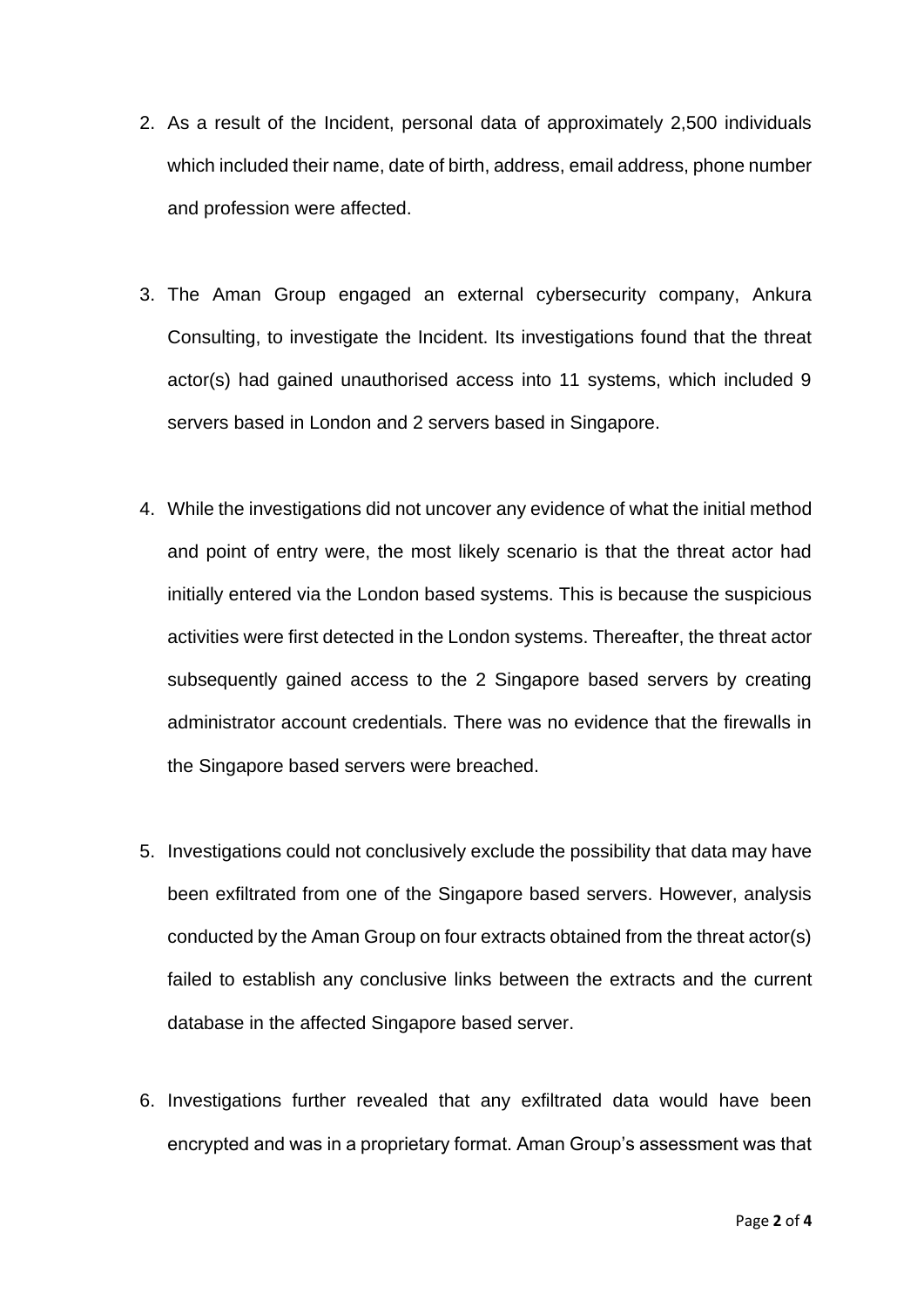the encryption and the proprietary format made it unlikely that the threat actor(s) would be able access and recreate the data in plaintext. Their assessment is that even if there had been exfiltration, there was no evidence that the exfiltrated data was in fact compromised. This is because the extracts obtained from the threat actor(s) do not resemble the current database in the affected Singapore based server.

- 7. Following the Incident, the Aman Group took prompt and extensive remedial actions to mitigate the effects of the Incident and enhance the robustness of its security measures.
- 8. Further, based on the facts as disclosed, Aman SG is a regional office. It did not hold the data protection role and was not in possession or control of the personal data in the 2 Singapore based servers. As such, Aman SG could not be held accountable for the Incident and cannot be said to be in breach of the Protection obligation under section 24 of the PDPA.
- 9. In view of the above, the Deputy Commissioner for Personal Data Protection is satisfied of the view that the Aman Group had met its Protection obligation under section 24 of the Personal Data Protection Act ("PDPA") and that no enforcement action needs to be taken in relation to the Incident.